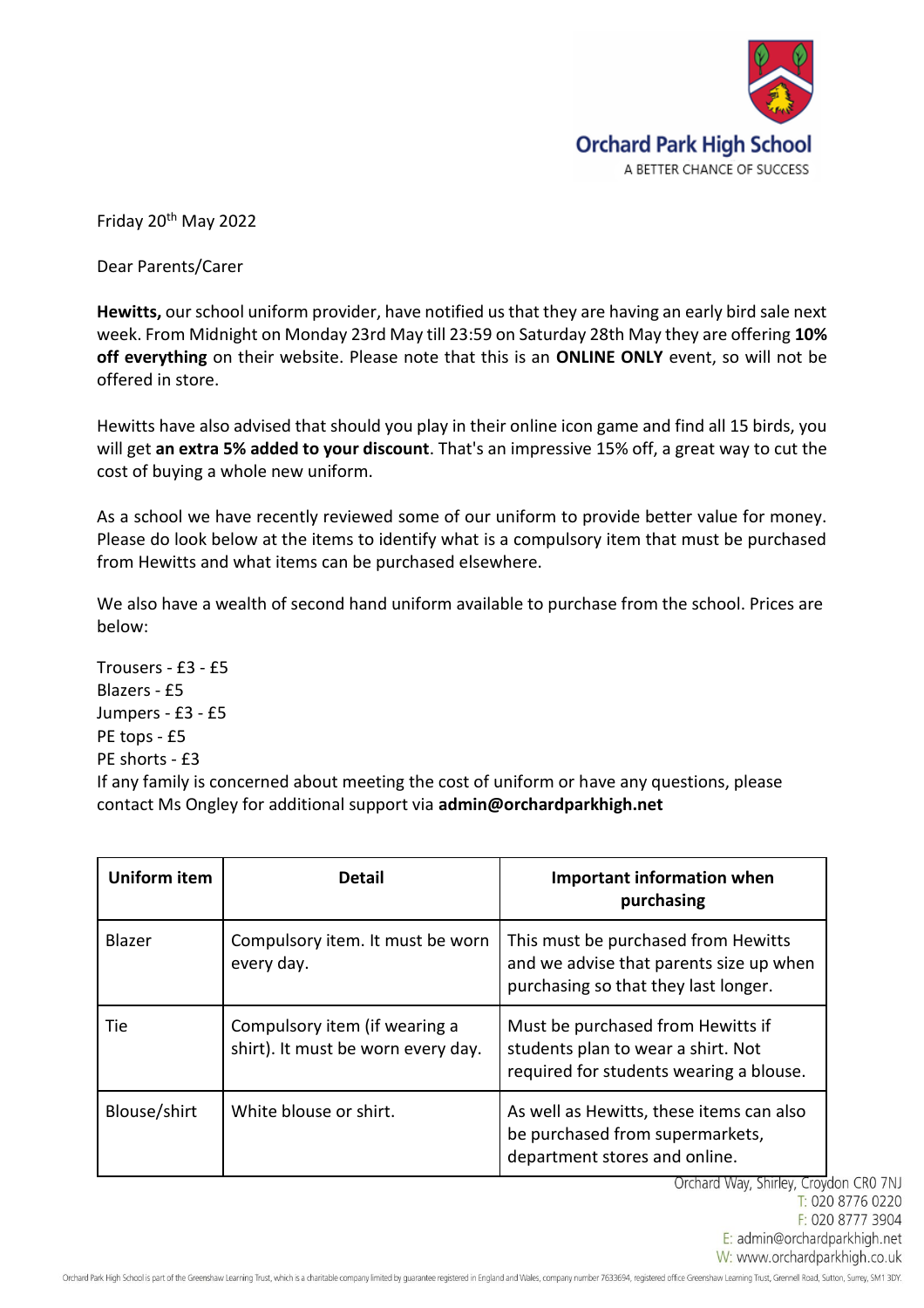

## **Orchard Park High School**

| 'V' neck<br>sweater              | Embroidered school logo and<br>specific.<br>Year Group coloured trim: for<br>September 2022 starters this is<br>the blue trim                             | Must be purchased from Hewitts.<br>Students keep the same colour stripe for<br>5 years. We advise families to size up for<br>longer use. |
|----------------------------------|-----------------------------------------------------------------------------------------------------------------------------------------------------------|------------------------------------------------------------------------------------------------------------------------------------------|
| <b>Trousers</b>                  | Tailored full length, plain mid-grey<br>colour.<br>Must be bought through Hewitt's<br>of Croydon and should be<br>emblazoned with the school logo.        | Must be purchased from Hewitts                                                                                                           |
| School socks                     | Plain black or grey and can be<br>sourced from any provider.                                                                                              | Coloured, white or patterned socks are<br>not acceptable.                                                                                |
| <b>Skirt</b>                     | With the school logo, grey. Skirts<br>are available in 22 or 24 inch<br>length.                                                                           | Must be purchased from Hewitts                                                                                                           |
| Coats                            | Plain navy/dark colour (no<br>patterns or coloured trims). Must<br>cover the blazer when worn (ie<br>not cropped jackets)<br>Available from any provider. | Please note that we do not permit<br>hoodies onsite at any time.                                                                         |
| <b>Bag</b>                       |                                                                                                                                                           | Only the school bag from Hewitts is<br>permitted for school.                                                                             |
| Shoes                            | similar polish-able material and<br>can be sourced from any provider.                                                                                     | Plain black, low heeled. Leather or   No canvas or trainer style shoes will be<br>accepted.                                              |
| <b>Tights</b>                    | Grey or plain black and can be<br>sourced from any provider.                                                                                              | Coloured or patterned tights are not<br>permitted.                                                                                       |
| <b>Optional Navy</b><br>leggings | Plain navy and must be ankle<br>length.                                                                                                                   | Available from any supplier. Only to be<br>worn under regulation sports shorts for<br>PE lessons.                                        |